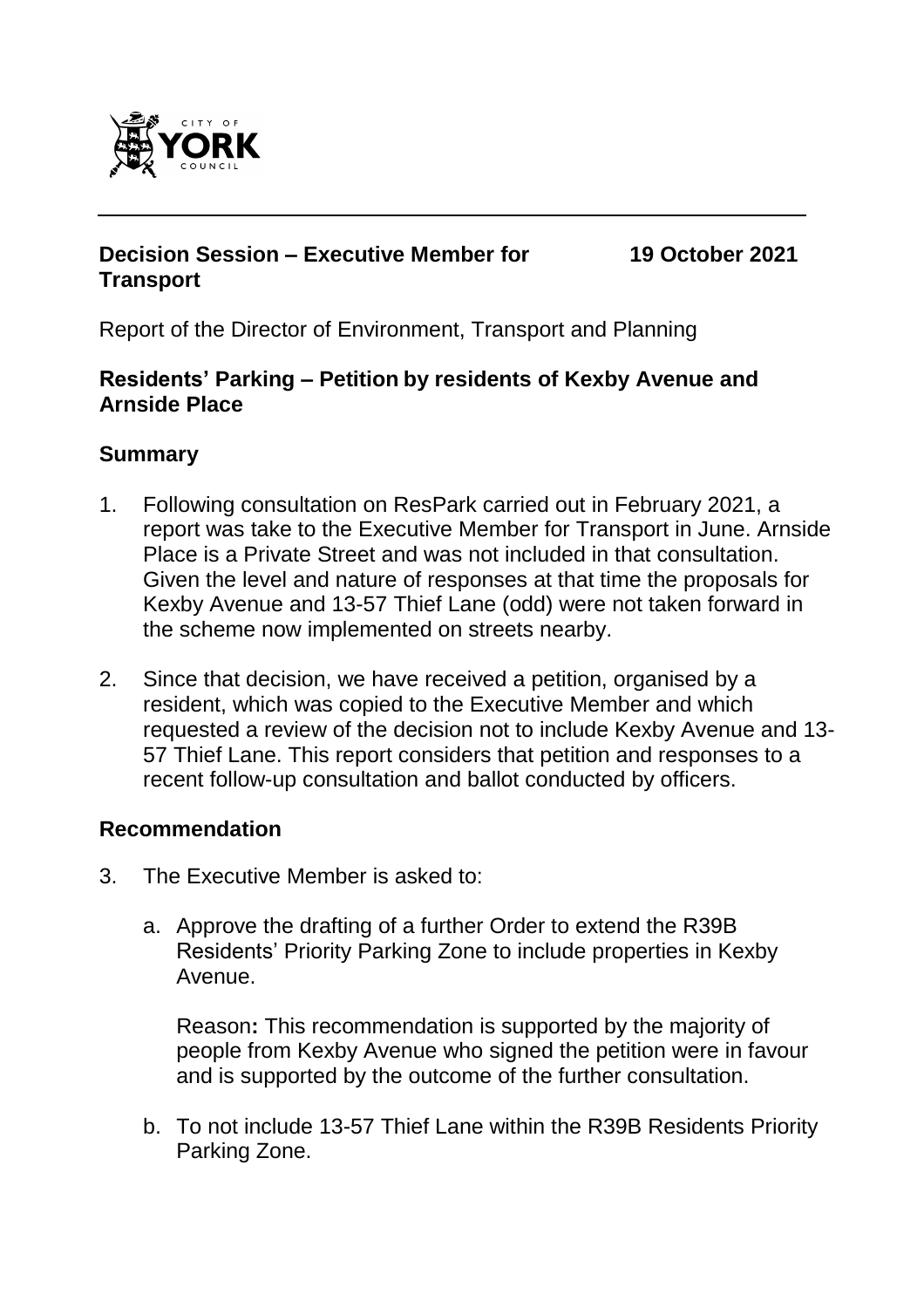Reason: This was not contained within the petition. The response to the consultation is low with four responses, 3 in support and 1 against from 23 properties.

c. To consider the case for including Arnside Place within the R39B Resident's Priority Parking Zone.

Reason: This is finely balanced as half of the 10 properties signed the petition, but there were only two responses to the council led consultation. If Arnside Place was added to the ResPark scheme residents would be able to purchase a permit and park within the zone. But the zone would not cover Arnside Place as it is a private street. So equally residents from the Zone could also park in Arnside Place.

#### **Background**

- 4. A report on the outcome of consultation on ResPark was take to the Executive Member for Transport in June. Given the level and nature of responses at that time the proposals for Kexby Avenue and 13-57 Thief Lane (odd) have not been taken forward. Arnside Place is a Private Street off Kexby Avenue and was not included in that original consultation. The rest of the scheme has now been implemented.
- 5. We received a petition, on  $8<sup>th</sup>$  July 2021, organised by a resident: the header of which is copied at ANNEX A. There are 47 properties in Kexby Avenue of which 35 had signed the petition. The canvasing also covered Arnside Place. There are 10 properties here of which 5 have signed the petition.
- 6. The scheme that has now been implemented includes Green Dykes Lane and Devon Place. We have given it reference R39B and it operates from Monday to Friday; 9am to 5pm.
- 7. If Kexby Avenue was to be included in the ResPark scheme, that zone (R39B) would be extended. If Kexby Avenue is included it raises a question about Arnside Place.
- 8. It should be understood that a highway authority is not in a position to introduce parking controls requiring a permit within a Private Street. If Arnside Place is included in the ResPark scheme then permits would be valid in Kexby Avenue although there would not be any ResPark controls within Arnside Place itself.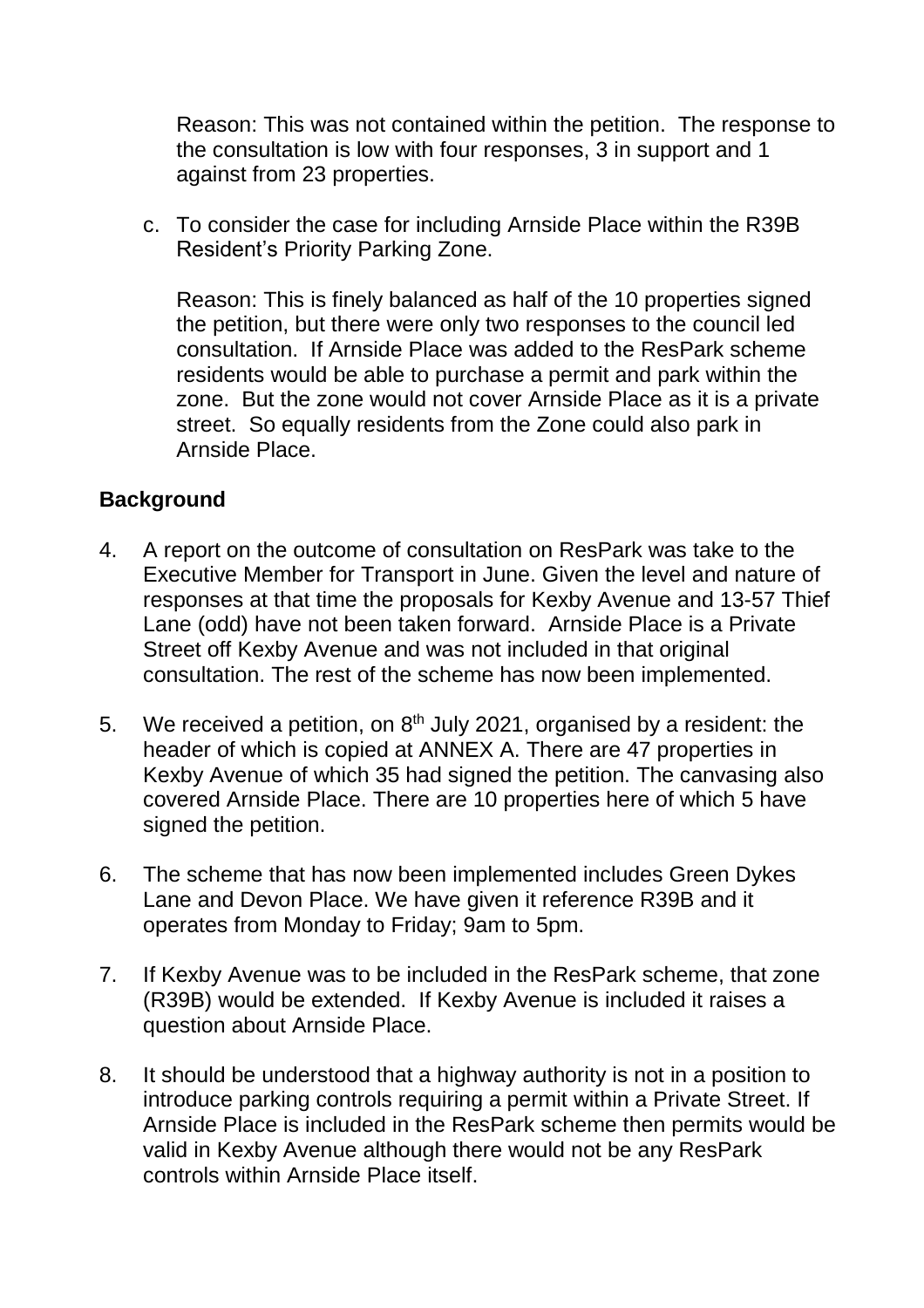9. If 13-57 Thief Lane (odd) is included in the ResPark scheme then all permits would be valid in Kexby Avenue and any marked bays along Thief Lane.

### **Consultation, Responses and Proposals**

- 10. The proposed extension to R39B would include Kexby Avenue, Arnside Place and (for completeness) 13 – 57 (odds) Thief Lane. To further inform discussions we carried out a letter drop with ballot paper (with a Freepost envelope) to those properties. The consultation documents are copied in ANNEX B. The main features of this area are detached, semi-detached and short terraces of houses. Many for these have some off-street parking. There is a proportion of Student Houses and HMOs. There were eighty properties in all.
- 11. There have been 34 returns to date  $(7<sup>th</sup> October 2021)$ .
- 12. There are 47 properties in Kexby Avenue. We have received 27 responses, 21 of which are in support with 7 against. The support was distributed along the street with the bulk of objections from the section between the bend and Green Dykes Lane. This distribution very much mirrors the response to the consultation earlier this year. In this case, however, the level of response has risen significantly doubled. The level of support have risen from 4 to 21; objections rising from 4 to 7. Given this, and the driving petition, which contained signatures from 35 of the properties, it is considered that the introduction of ResPark on Kexby Avenue will bring benefits to the majority of residents.
- 13. There are 10 properties in Arnside Place. We have received two response to date, both supporting the proposal. Again, given that the driving petition contained signatures from 5 of the (ten) properties, it is therefore a finely balanced decision if Arnside Place should be included in this extension and the process of a public discussion may help determine that decision. As set out above, there would not be any ResPark controls within Arnside Place itself. Arnside Place would be included in the ResPark scheme and permits would be valid in Kexby Avenue.
- 14. There are 23 properties in this section of Thief Lane. We have received 4 responses, 3 of which are in support with 1 against. Again this very much mirrors the response to the consultation earlier this year. Given that the driving petition did not request change on this section of Thief Lane and the limited responses it is not considered sufficient evidence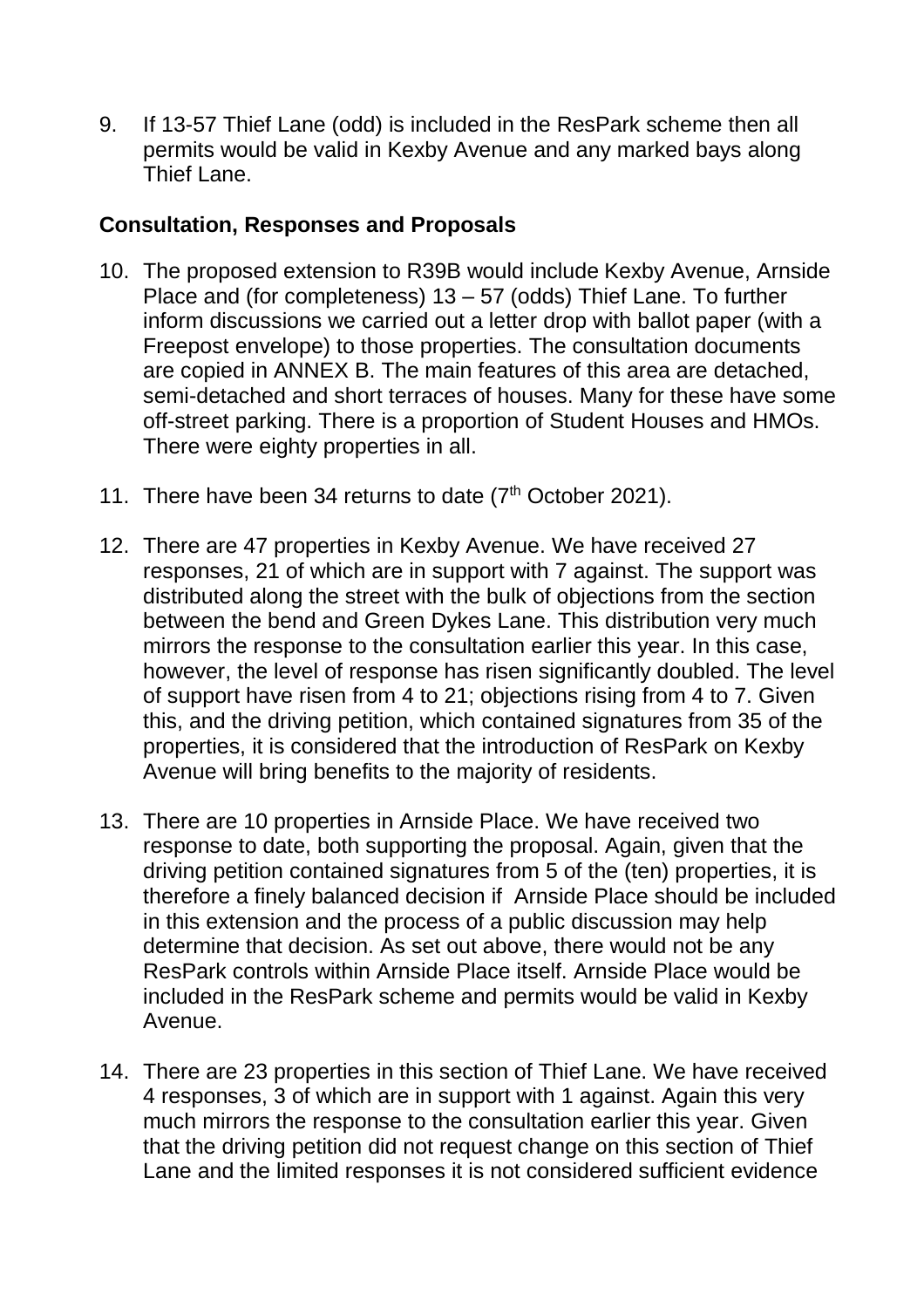to change the original decision of June this year. Although increasing the level of residents parking in neighbouring streets may increase the parking pressure on this section of Thief Lane.

15. As with any parking scheme that affords priority to residents the existing level of parking by non-residents will either transfer to other modes or times or will displace to other locations (on street or off street). The original agreement with The University of York includes monitoring of these effects.

# **Council Plan**

- 16. This report is supportive of the following priorities in the Council Plan which focuses on key outcomes that include:
	- Good health and wellbeing
	- Getting around sustainably and
	- A greener and cleaner City of York Council safe communities and culture for all. [www.york.gov.uk/downloads/file/2132/council-plan-2019-to-2023](http://www.york.gov.uk/downloads/file/2132/council-plan-2019-to-2023)

# **Implications**

- 17. The following are the identified implications.
	- **Financial** The consultation process and implementation of any agreed set of schemes will be funded from funds deposited by the University of York under a Section 106 agreement. The initial subsidy will be funded in the same way.
	- **Human Resources** The extended parking zone will require staff resources (shortly utilising an online self-service system and virtual permits) by the back office and CEO staff. The management and monitoring will be a Traffic Management function.
	- **Equalities** As set out in the Equalities Impact Assessment Documentation an ANNEX C.
	- **Legal** The decisions will require changes in the parking Traffic Regulation Orders and sealing.
	- **Crime and Disorder** None
	- **Information Technology (IT)** There is an existing ICT system in place. A new ICT system for parking covering penalty charge notices and permits has been rolled out. Some initial teething issues are being resolved with the aim of improving the customer experience.
	- **Property** None